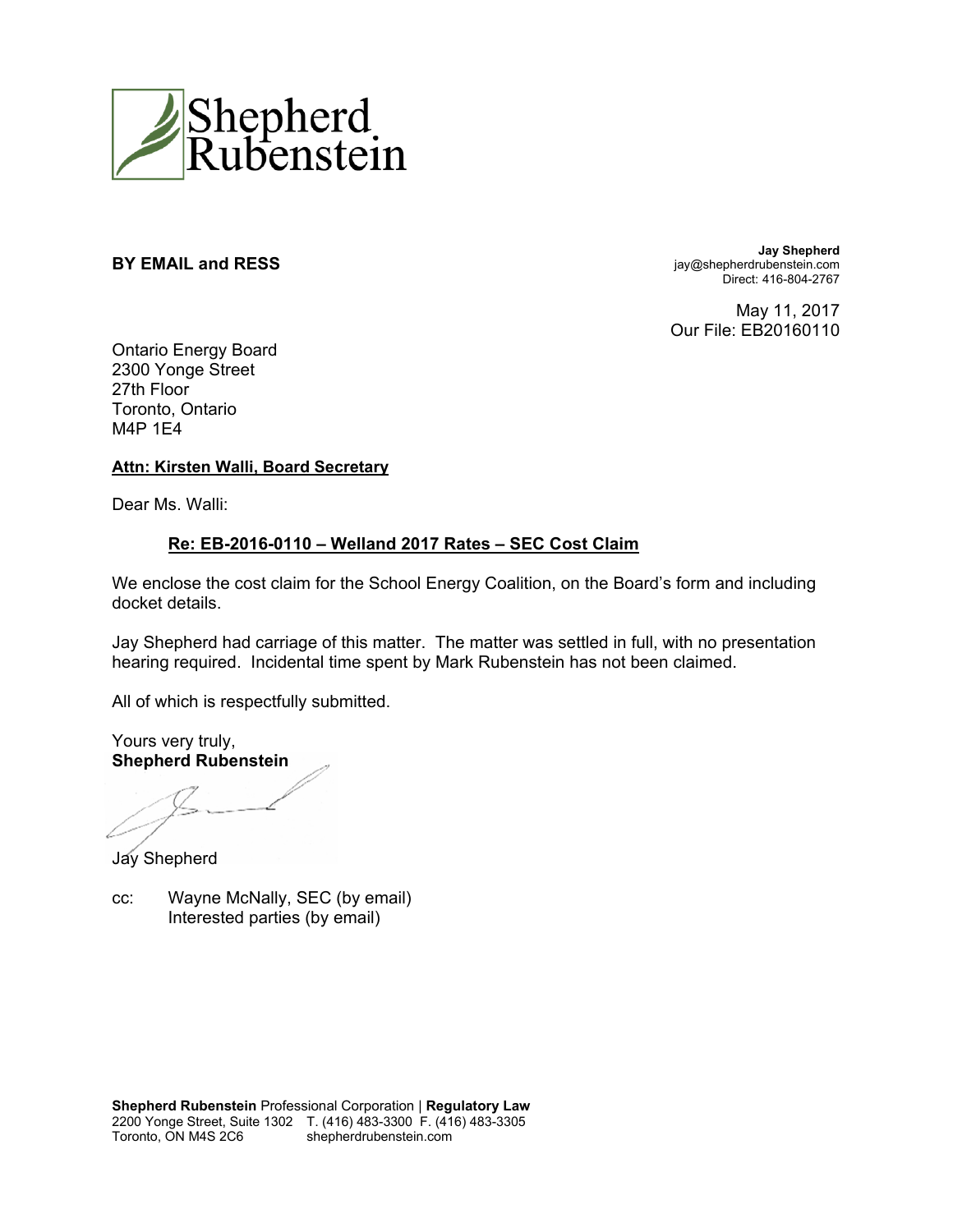# **Ontario Energy Board COST CLAIM FOR HEARINGS**



#### **Affidavit and Summary of Fees and Disbursements**

This form should be used by a party to a hearing before the Board to identify the fees and disbursements that form the party's cost claim. Paper and electronic copies of this form and itemized receipts must be filed with the Board and served on one or more other parties as directed by the Board in the applicable Board order. Please ensure all required (yellow‐shaded) fields are filled in and the Affidavit portion is signed and sworn or affirmed.

**Instructions**

‐ Required data input is indicated by yellow‐shaded fields. Formulas are embedded in the form to assist with calculations.

‐ All claims must be in Canadian dollars. If applicable, state exchange rate and country of initial currency.

Rate: **National Country:** Country: ‐ A separate "Detail of Fees and Disbursements Being Claimed" (comprising a "Statement of Fees Being Claimed" and a "Statement of Disbursements Being Claimed") is required for each lawyer, analyst/consultant and articling student/paralegal.

However, only one "Summary of Fees and Disbursements" covering the whole of the party's cost claim should be provided.

‐ The cost claim must be supported by a completed Affidavit signed by a representative of the party.

‐ A CV for each consultant/analyst must be attached unless provided to the Board as prescribed on the Cost Award Tariff.

#### **Except as provided in section 7.03 of the Practice Direction on Cost Awards, itemized receipts must be provided.**

| File # EB-         | 2016-0110                                       |              | <b>Process: Welland 2017 Rates</b> |                                                   |        |  |
|--------------------|-------------------------------------------------|--------------|------------------------------------|---------------------------------------------------|--------|--|
| Party:             | <b>School Energy Coalition</b>                  |              |                                    | <b>Affiant's Name: Jay Shepherd</b>               |        |  |
| <b>HST Number:</b> | 83673-5464-RT0001                               |              |                                    | <b>HST Rate Ontario:</b>                          | 13.00% |  |
|                    | <b>Full Registrant</b><br>Unregistered<br>Other | $\checkmark$ |                                    | <b>Qualifying Non-Profit</b><br><b>Tax Exempt</b> |        |  |

| <b>Affidavit</b>                    |  |                       |                         |  |  |  |  |
|-------------------------------------|--|-----------------------|-------------------------|--|--|--|--|
| <b>Jay Shepherd</b>                 |  | , of the City/Town of | Toronto                 |  |  |  |  |
| in the Province/State of<br>Ontario |  |                       | , swear or affirm that: |  |  |  |  |

1. I am a representative of the above‐noted party (the "Party") and as such have knowledge of the matters attested to herein.

2. I have examined all of the documentation in support of this cost claim, including the attached "Summary of Fees and Disbursements Being Claimed", "Statement(s) of Fees Being Claimed" and "Statement(s) of Disbursements Being Claimed".

3. The attached "Summary of Fees and Disbursements Being Claimed", "Statement(s) of Fees Being Claimed" and "Statement(s) of Disbursements Being Claimed" include only costs incurred and time spent directly for the purposes of the Party's participation in the Ontario Energy Board process referred to above.

4. This cost claim does not include any costs for work done, or time spent, by a person that is an employee or officer of the Party as described in sections 6.05 and 6.09 of the Board's Practice Direction on Cost Awards.

#### **Signature of Affiant**

| Sworn or affirmed before me at the City/Town of |         | Toronto |              |  |  |
|-------------------------------------------------|---------|---------|--------------|--|--|
| in the Province/State of                        | Ontario | . on    | May 12, 2017 |  |  |
|                                                 |         |         | (date)       |  |  |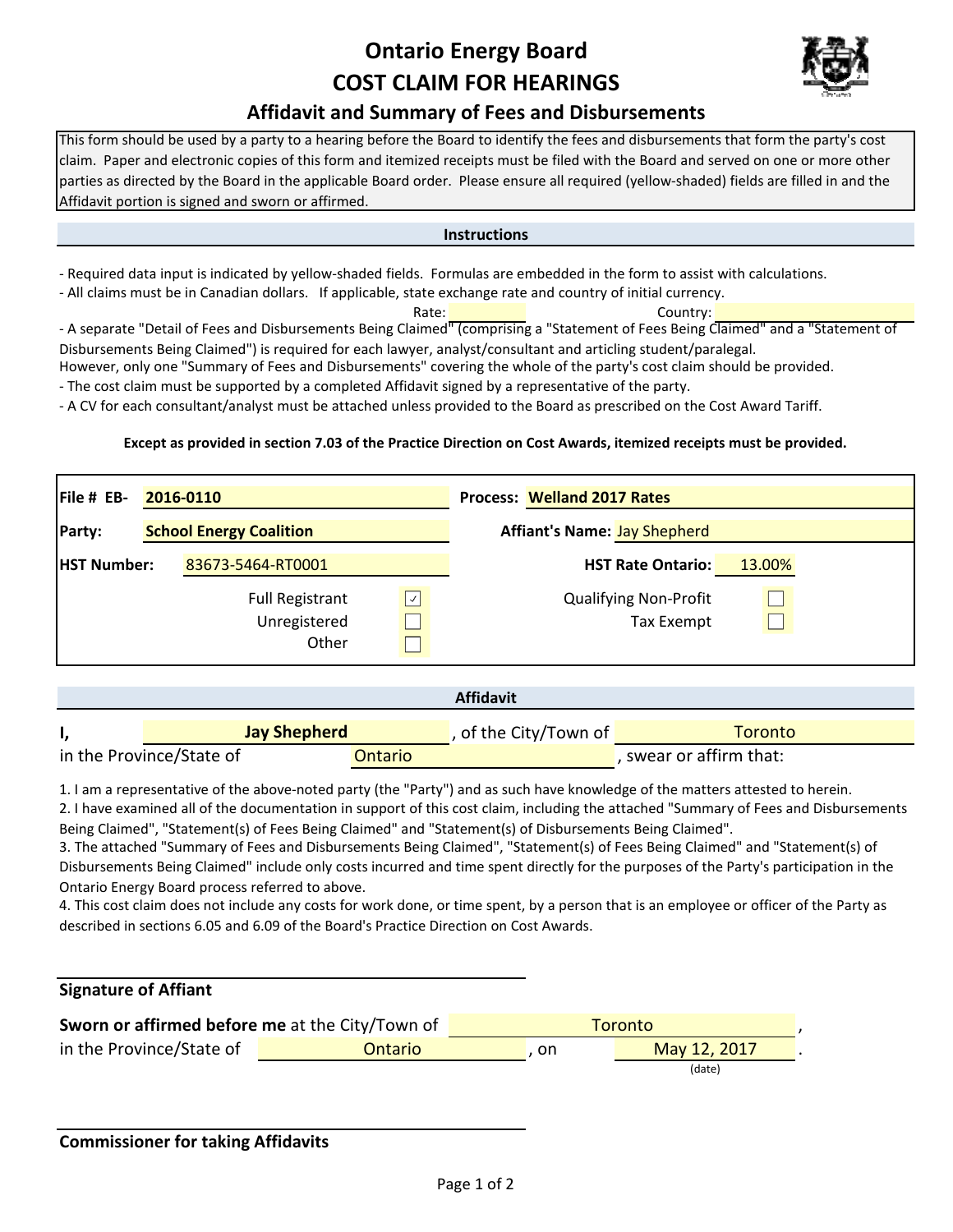# **Ontario Energy Board COST CLAIM FOR HEARINGS**



### **Affidavit and Summary of Fees and Disbursements**

File # EB- 2016-0110

**2016‐0110 Welland 2017 Rates**

**Party: School Energy Coalition**

| <b>Summary of Fees and Disbursements Being Claimed</b> |  |                          |  |  |  |  |
|--------------------------------------------------------|--|--------------------------|--|--|--|--|
| Legal/consultant/other fees                            |  | 13,167.00                |  |  |  |  |
| <b>Disbursements</b>                                   |  | $\overline{\phantom{0}}$ |  |  |  |  |
| <b>HST</b>                                             |  | 1,711.71                 |  |  |  |  |
| <b>Total Cost Claim</b>                                |  | 14,878.71                |  |  |  |  |

| <b>Payment Information</b>                      |                                                                                |  |  |  |  |  |  |  |
|-------------------------------------------------|--------------------------------------------------------------------------------|--|--|--|--|--|--|--|
|                                                 | Make cheque payable to: Shepherd Rubenstein Professional Corporation, in trust |  |  |  |  |  |  |  |
|                                                 |                                                                                |  |  |  |  |  |  |  |
| Send payment to this address: 2200 Yonge Street |                                                                                |  |  |  |  |  |  |  |
|                                                 | <b>Suite 1302</b>                                                              |  |  |  |  |  |  |  |
|                                                 | Toronto, Ontario                                                               |  |  |  |  |  |  |  |
|                                                 | <b>M4S2C6</b>                                                                  |  |  |  |  |  |  |  |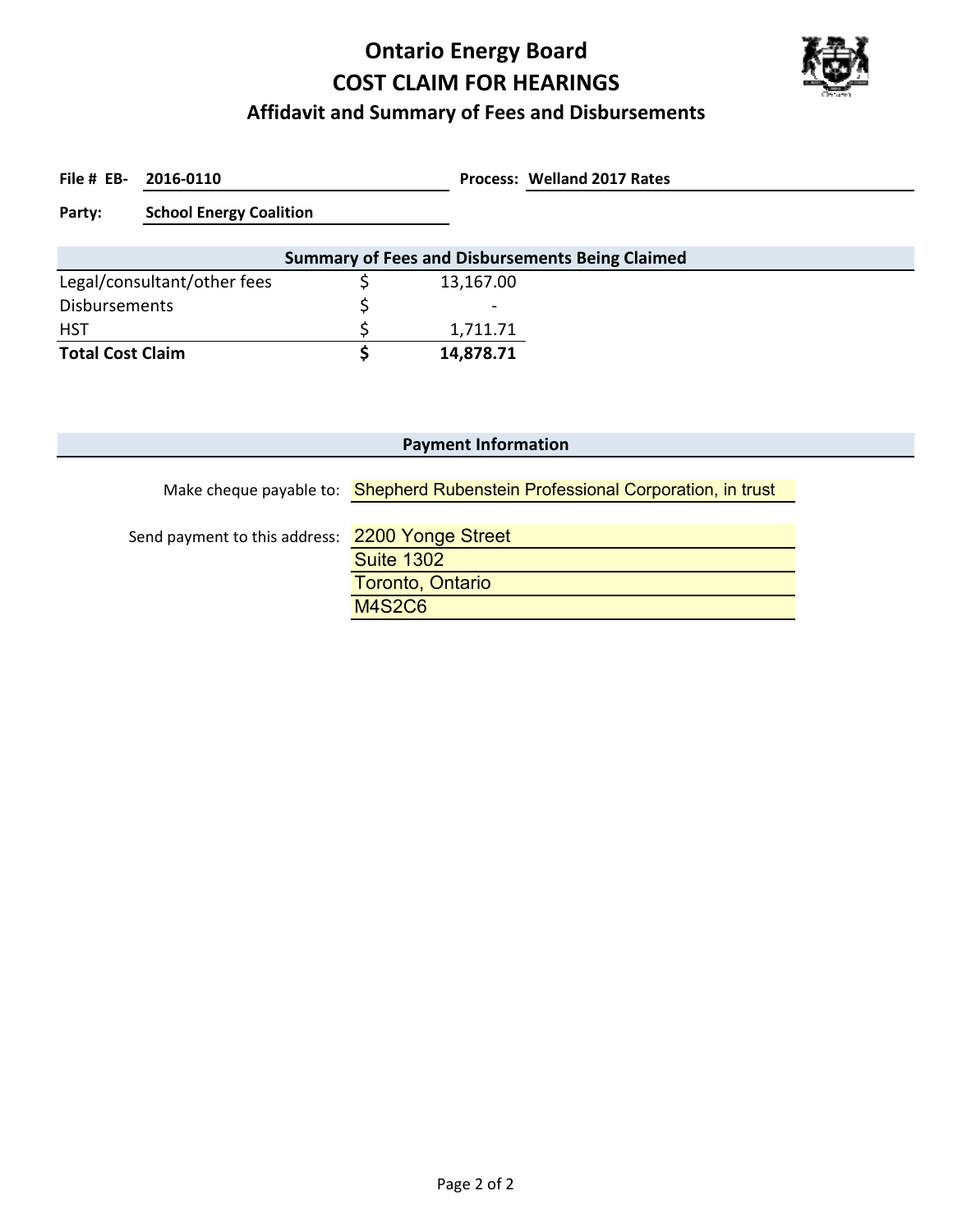# **Ontario Energy Board COST CLAIM FOR HEARINGS**



## **Detail of Fees and Disbursements Being Claimed**

| File # EB-<br>2016-0110                                                                                                                               | Process: Welland 2017 Rates                        |         |                                                                               |         |                                            |                  |                                                                                                                                                |                        |                          |
|-------------------------------------------------------------------------------------------------------------------------------------------------------|----------------------------------------------------|---------|-------------------------------------------------------------------------------|---------|--------------------------------------------|------------------|------------------------------------------------------------------------------------------------------------------------------------------------|------------------------|--------------------------|
| <b>School Energy Coalition</b><br>Party:                                                                                                              |                                                    |         |                                                                               |         | <b>Service Provider Name: Jay Shepherd</b> |                  |                                                                                                                                                |                        |                          |
| <b>SERVICE PROVIDER TYPE</b><br><b>Legal Counsel</b><br><b>Articling Student/Paralegal</b><br><b>Consultant</b><br>Analyst<br>For Consultant/Analyst: | (check one)<br>$\boxed{\checkmark}$<br>CV attached |         | <b>Year Called to</b><br>Bar<br>1980<br>CV provided within previous 24 months |         |                                            |                  | <b>Completed Years</b><br><b>Practising/Years of Relevant</b><br><b>Experience</b><br>37<br><b>Hourly Rate:</b><br>HST Rate Charged (enter %): |                        | \$330<br>13.0%           |
|                                                                                                                                                       | <b>Statement of Fees Being Claimed</b>             |         |                                                                               |         |                                            |                  |                                                                                                                                                |                        |                          |
|                                                                                                                                                       | <b>Hours</b>                                       |         | <b>Hourly Rate</b>                                                            |         | <b>Subtotal</b>                            |                  | <b>HST</b>                                                                                                                                     |                        | <b>Total</b>             |
| <b>Pre-hearing Conference</b>                                                                                                                         |                                                    |         |                                                                               |         |                                            |                  |                                                                                                                                                |                        |                          |
| Preparation                                                                                                                                           |                                                    | \$      | 330.00                                                                        | \$      | $\overline{\phantom{a}}$                   | \$               | $\qquad \qquad -$                                                                                                                              | \$                     | $\overline{\phantom{0}}$ |
| Attendance                                                                                                                                            |                                                    | \$      | 330.00                                                                        | \$      |                                            | \$               |                                                                                                                                                | \$                     | $\overline{\phantom{a}}$ |
| <b>Technical Conference</b>                                                                                                                           |                                                    |         |                                                                               |         |                                            |                  |                                                                                                                                                |                        |                          |
| Preparation                                                                                                                                           |                                                    | \$      | 330.00                                                                        | \$      | $\overline{\phantom{a}}$                   | \$               | $\overline{\phantom{0}}$                                                                                                                       | \$                     | $\overline{\phantom{0}}$ |
| Attendance                                                                                                                                            |                                                    | \$      | 330.00                                                                        | \$      |                                            | $\overline{\xi}$ |                                                                                                                                                | \$                     |                          |
| <b>Interrogatories</b>                                                                                                                                |                                                    |         |                                                                               |         |                                            |                  |                                                                                                                                                |                        |                          |
| Preparation                                                                                                                                           | 18.9                                               | \$      | 330.00                                                                        | \$      | 6,237.00                                   | \$               | 810.81                                                                                                                                         | \$                     | 7,047.81                 |
| Responses                                                                                                                                             | 3.7                                                | \$      | 330.00                                                                        | \$      | 1,221.00                                   | \$               | 158.73                                                                                                                                         | \$                     | 1,379.73                 |
| <b>Issues Conference</b>                                                                                                                              |                                                    |         |                                                                               |         |                                            |                  |                                                                                                                                                |                        |                          |
| Preparation                                                                                                                                           |                                                    | \$      | 330.00                                                                        | \$      |                                            | \$               | $\qquad \qquad -$                                                                                                                              | \$                     |                          |
| Attendance<br><b>ADR - Settlement Conference</b>                                                                                                      |                                                    | \$      | 330.00                                                                        | \$      |                                            | \$               | $\overline{\phantom{0}}$                                                                                                                       | \$                     | $\overline{\phantom{a}}$ |
| Preparation                                                                                                                                           | 6.6                                                | \$      | 330.00                                                                        | \$      | 2,178.00                                   | \$               | 283.14                                                                                                                                         | \$                     | 2,461.14                 |
| Attendance                                                                                                                                            | 6.6                                                | $\zeta$ | 330.00                                                                        | $\zeta$ | 2,178.00                                   | \$               | 283.14                                                                                                                                         | \$                     | 2,461.14                 |
| <b>Proposal Preparation</b>                                                                                                                           | 4.1                                                | \$      | 330.00                                                                        | \$      | 1,353.00                                   | \$               | 175.89                                                                                                                                         | \$                     | 1,528.89                 |
| <b>Argument</b>                                                                                                                                       |                                                    |         |                                                                               |         |                                            |                  |                                                                                                                                                |                        |                          |
| Preparation                                                                                                                                           |                                                    | \$      | 330.00                                                                        | $\zeta$ |                                            | \$               |                                                                                                                                                | $\overline{\varsigma}$ |                          |
| <b>Oral Hearing</b>                                                                                                                                   |                                                    |         |                                                                               |         |                                            |                  |                                                                                                                                                |                        |                          |
| Preparation                                                                                                                                           |                                                    | \$      | 330.00                                                                        | \$      |                                            | \$               | $\overline{\phantom{0}}$                                                                                                                       | \$                     | $\overline{\phantom{0}}$ |
| Attendance                                                                                                                                            |                                                    | \$      | 330.00                                                                        | \$      | $\overline{\phantom{a}}$                   | \$               | $\overline{\phantom{0}}$                                                                                                                       | \$                     | $\qquad \qquad -$        |
| <b>Other Conferences</b>                                                                                                                              |                                                    |         |                                                                               |         |                                            |                  |                                                                                                                                                |                        |                          |
| Preparation                                                                                                                                           |                                                    | \$      | 330.00                                                                        | \$      | $\overline{\phantom{a}}$                   | \$               | $\overline{\phantom{0}}$                                                                                                                       | \$                     | $\overline{\phantom{a}}$ |
| Attendance                                                                                                                                            |                                                    | \$      | 330.00                                                                        | $\zeta$ | $\overline{\phantom{a}}$                   | \$               | $\overline{\phantom{0}}$                                                                                                                       | \$                     | $\overline{\phantom{a}}$ |
| <b>Case Management</b>                                                                                                                                |                                                    | \$      | 170.00                                                                        | \$      |                                            | \$               | $\overline{a}$                                                                                                                                 | \$                     | $\overline{\phantom{a}}$ |
| <b>TOTAL SERVICE PROVIDER FEES</b>                                                                                                                    |                                                    |         |                                                                               |         | \$13,167.00                                | $\zeta$          | 1,711.71                                                                                                                                       | $\ddot{\bullet}$       | 14,878.71                |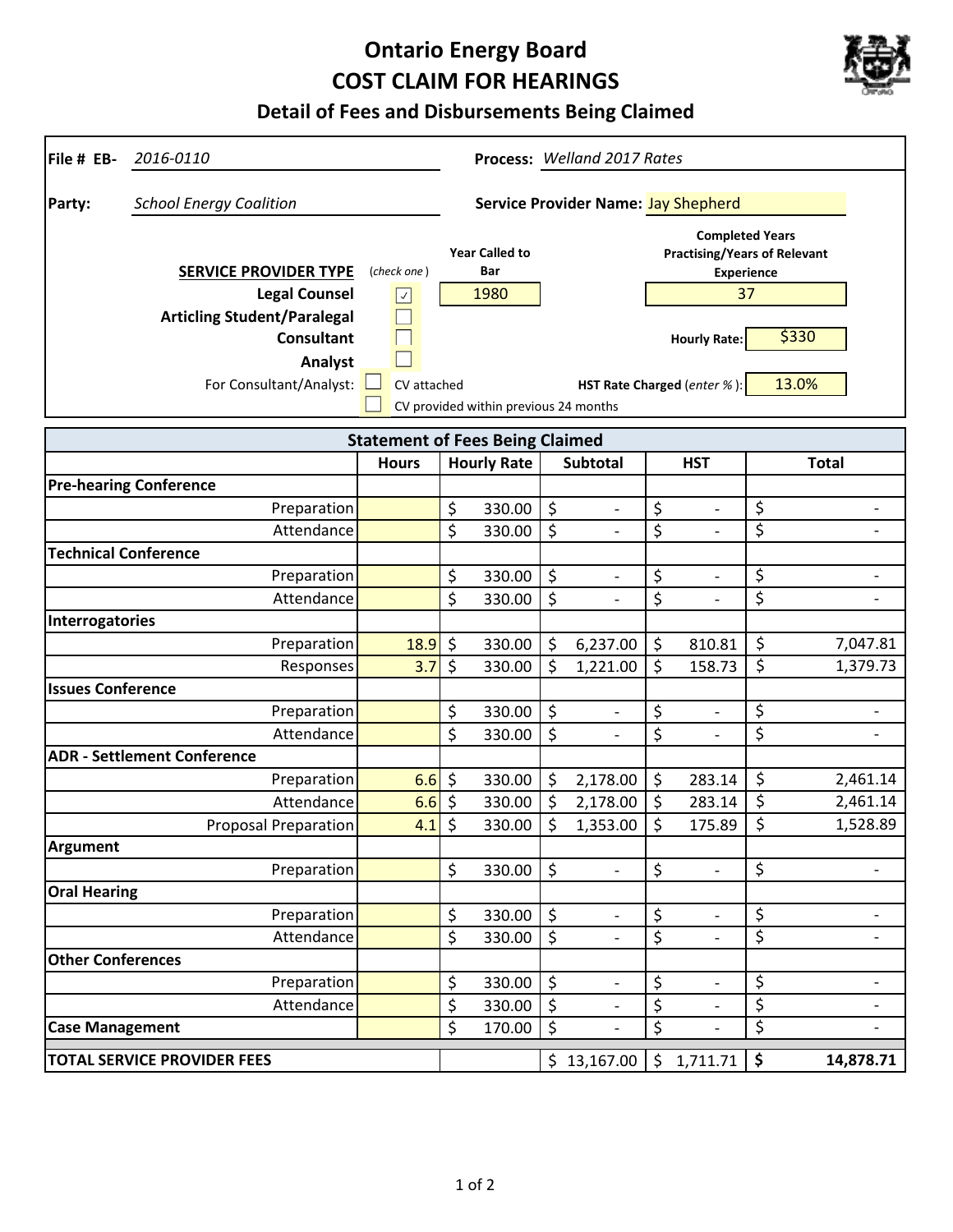# **Ontario Energy Board COST CLAIM FOR HEARINGS Detail of Fees and Disbursements Being Claimed**



**File # EB-** 2016-0110 **Process:** 

*2016‐0110 Welland 2017 Rates*

**Party:** *School Energy Coalition* **Service Provider Name:** *Jay Shepherd*

| <b>Statement of Disbursements Being Claimed</b> |                                |                                |                                |  |  |  |  |
|-------------------------------------------------|--------------------------------|--------------------------------|--------------------------------|--|--|--|--|
|                                                 | <b>Net Cost</b>                | <b>HST</b>                     | <b>Total</b>                   |  |  |  |  |
| Scanning/Photocopy                              |                                |                                | \$<br>-                        |  |  |  |  |
| Printing                                        |                                | \$<br>-                        | \$                             |  |  |  |  |
| <b>Courier</b>                                  |                                |                                | \$<br>$\overline{\phantom{0}}$ |  |  |  |  |
| <b>Telephone/Fax</b>                            |                                |                                | \$<br>-                        |  |  |  |  |
| Transcripts                                     |                                |                                | \$<br>-                        |  |  |  |  |
| <b>Travel: Air</b>                              |                                |                                | \$                             |  |  |  |  |
| <b>Travel: Car</b>                              |                                |                                | \$<br>-                        |  |  |  |  |
| Travel: Rail                                    |                                |                                | \$                             |  |  |  |  |
| Travel (Other):                                 |                                |                                | \$                             |  |  |  |  |
| <b>Parking</b>                                  |                                |                                | \$                             |  |  |  |  |
| Taxi                                            |                                |                                | \$                             |  |  |  |  |
| <b>Accommodation</b>                            |                                |                                | \$<br>-                        |  |  |  |  |
| <b>Meals</b>                                    |                                |                                | \$                             |  |  |  |  |
| Other:                                          |                                |                                | \$<br>$\overline{\phantom{0}}$ |  |  |  |  |
| Other:                                          |                                |                                | \$                             |  |  |  |  |
| Other:                                          |                                |                                | \$<br>-                        |  |  |  |  |
|                                                 |                                |                                |                                |  |  |  |  |
| <b>TOTAL DISBURSEMENTS:</b>                     | \$<br>$\overline{\phantom{a}}$ | \$<br>$\overline{\phantom{a}}$ | \$                             |  |  |  |  |